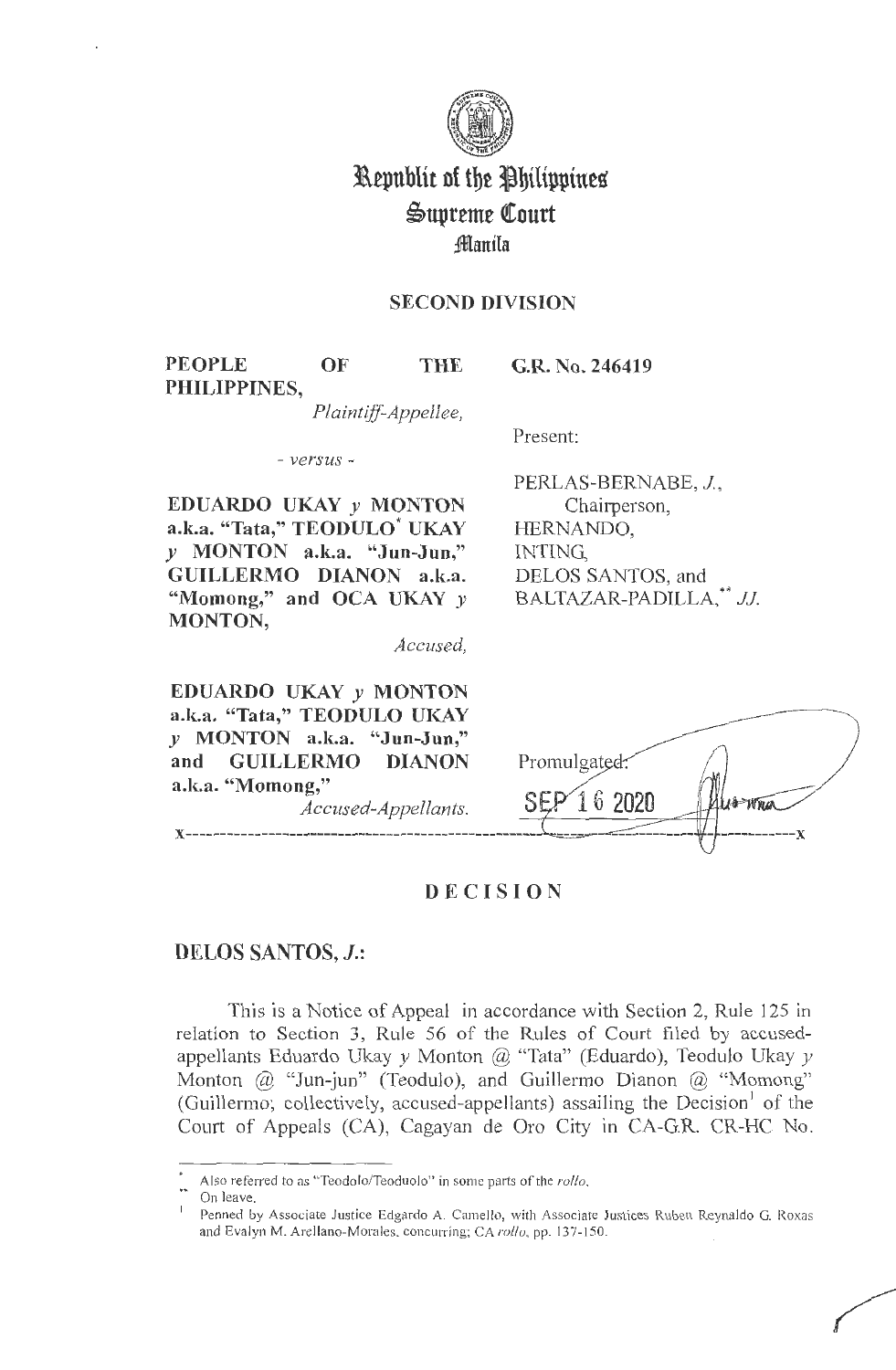01203-MIN rendered on November 23, 2018, which affirmed with modification the Decision<sup>2</sup> of the Regional Trial Court (RTC) of Davao City, Branch 11 dated March 11, 2013 finding Eduardo in Crim. Case No. 61,566- 07 guilty beyond reasonable doubt of the crime of Frustrated Murder and likewise finding Eduardo, Teodulo, and Guillermo in Crim. Case No. 61,568-07 guilty beyond reasonable doubt of the crime of Murder.

#### **The Facts**

In Crim. Case No. 61,566-07, Eduardo and Oca Ukay (Oca) were charged in an Information with Frustrated Murder under the first paragraph of Article 248, in relation to Article 6 of the Revised Penal Code (RPC) and allegedly committed as follows:

That on or about June 12, 2007, in the City of Davao, and within the jurisdiction of this Honorable Court, the above-mentioned accused, armed with knives, with intent to kill, with treachery, willfully, unlawfully and feloniously conspired and confederated together in attacking, assaulting and stabbing one Jessie C. Gerolaga, thereby inflicting upon the latter the injuries, the nature and extent of which would have caused the death of said victim, thus performing all the acts of execution which would have produced the felony of murder as a consequence, but which nevertheless did not produce it by reason of causes independent of the said perpetrator's will, that is, by the timely and able medical assistance rendered to the victim which prevented his death.

CONTRARY TO LAW.<sup>3</sup>

Moreover, in Crim. Case No. 61,568-07, Eduardo, Teodulo, Guillermo, and Oca were charged with Murder under the first paragraph of Article 248 of the RPC and allegedly committed as follows:

That on or about June 12, 2007, in the City of Davao, and within the jurisdiction of this Honorable Court, the above-mentioned accused, conspiring and confederating together, armed with knives, with intent to kill, with treachery and taking advantage of superior strength, willfully, unlawfully and feloniously attacked, assaulted and stabbed one Anthony Aloba, thereby inflicting upon the latter fatal injuries which cause his death.

CONTRARY TO LAW.<sup>4</sup>

On arraignment, Eduardo, Teodulo, and Guillermo separately and individually pleaded not guilty to the charges.<sup>5</sup> Accused Oca, on the other

 $\overline{a}$ Penned by Judge Virginia Hofileña-Europa; id. at 100-107.

 $\frac{3}{4}$  Id. at 100-101.<br>
Id. at 101.

*<sup>5</sup> Rollo,* p. 5.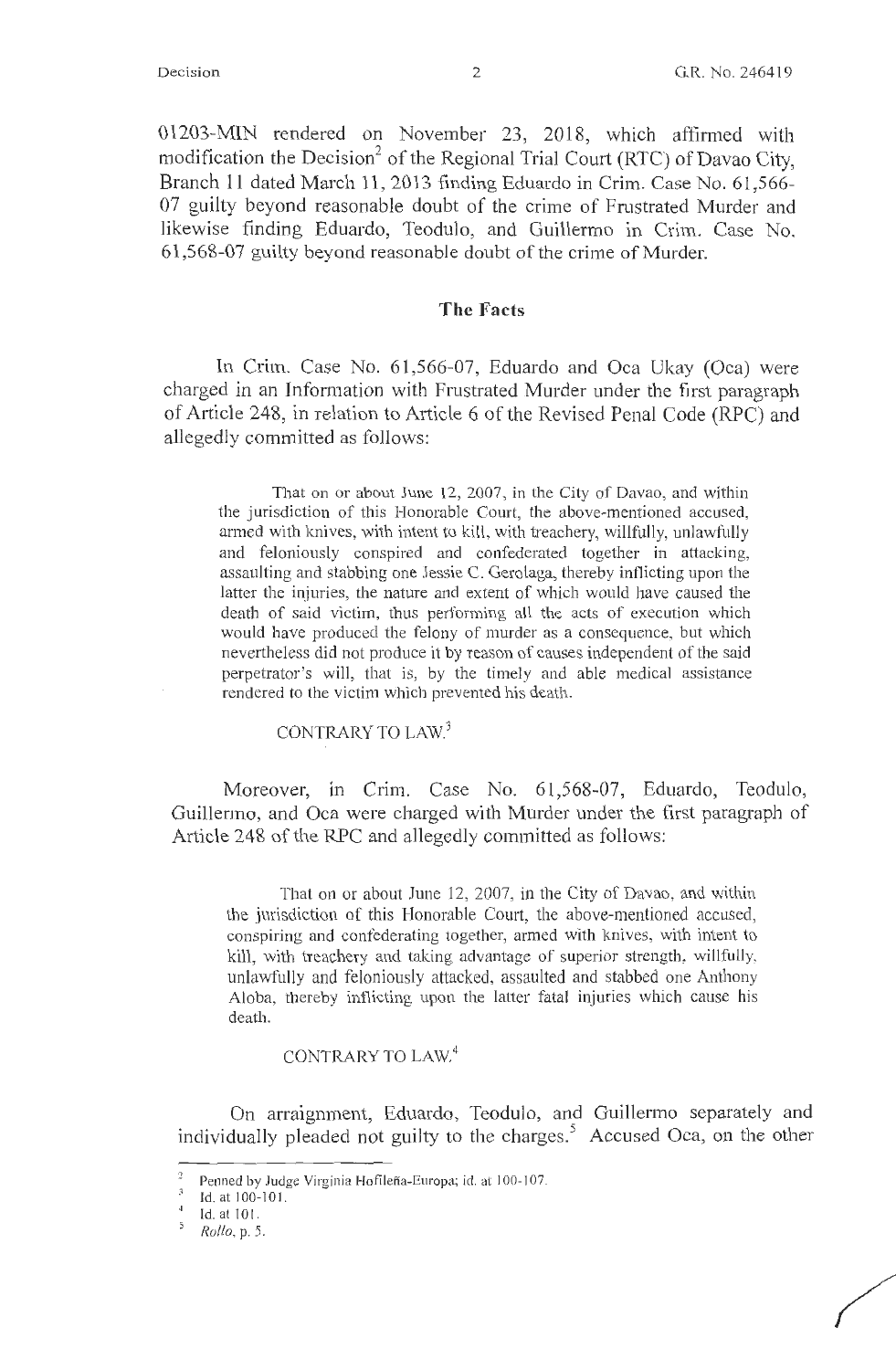hand, was separately charged in Crim. Case No. 61,567-09.<sup>6</sup>

#### *Version of the Prosecution*

On June 9, 2007, Jessie Gerolaga (Jessie) was at his Aunt's house in Emily Homes, Cabantian, Davao City. Thereat, at around 10:00 in the evening of that day, Jessie was having a drinking spree with his cousin Anthony Aloba (Anthony). After a while, both men decided to head on to a convenience store just outside the house of their Aunt. When they arrived, they saw the group of accused-appellants namely, Eduardo, Teodulo, and Guillermo, together with Oca.

At the store, Anthony saw Guillermo arguing with the latter's wife, both were shouting at each other. To this, Anthony told Guillermo to be quiet. However, Guillermo punched Anthony and Eduardo, Teodulo, and Oca joined in trying to help Anthony when Warren Gerolaga (Warren), the brother of Jessie, arrived and tried to pacify and break the fight. Thereafter, Warren was able to grab Jessie and convinced the latter to just go home. Jessie obliged and together with Warren, they turned their backs from the group of accused-appellants and Oca on their way home. Unknown to Jessie and Warren, Oca and Eduardo were carrying knives with them. Thus, when Jessie and Warren had their backs turned, Oca suddenly stabbed Warren and he was hit on the shoulder. Jessie saw this and turned around to face Oca. Jessie tried to hit Oca, but the latter was able to slash Jessie's abdomen where the latter's intestines came out. Jessie tried to run, but Eduardo was able to catch him and stabbed him in the armpit. Jessie ran towards the opposite direction when he realized that his intestines were protruding from his stomach. He sat down on the ground from a distance and looked back at where the assailants were.

There, Jessie saw Oca and Eduardo stabbing Anthony while Teodulo and Guillenno were hitting Anthony with a stone. Anthony then fell to the ground. Thereafter, Warren came to Jessie to help and both were immediately brought to the Davao Medical Center. Anthony was left behind, but was later brought to the same hospital, but was declared dead on arrival.

Jessie and Warren survived the stabbing incidents. With regard to Jessie, the stabbed wound he sustained would have killed him had he not been given the proper medical attention.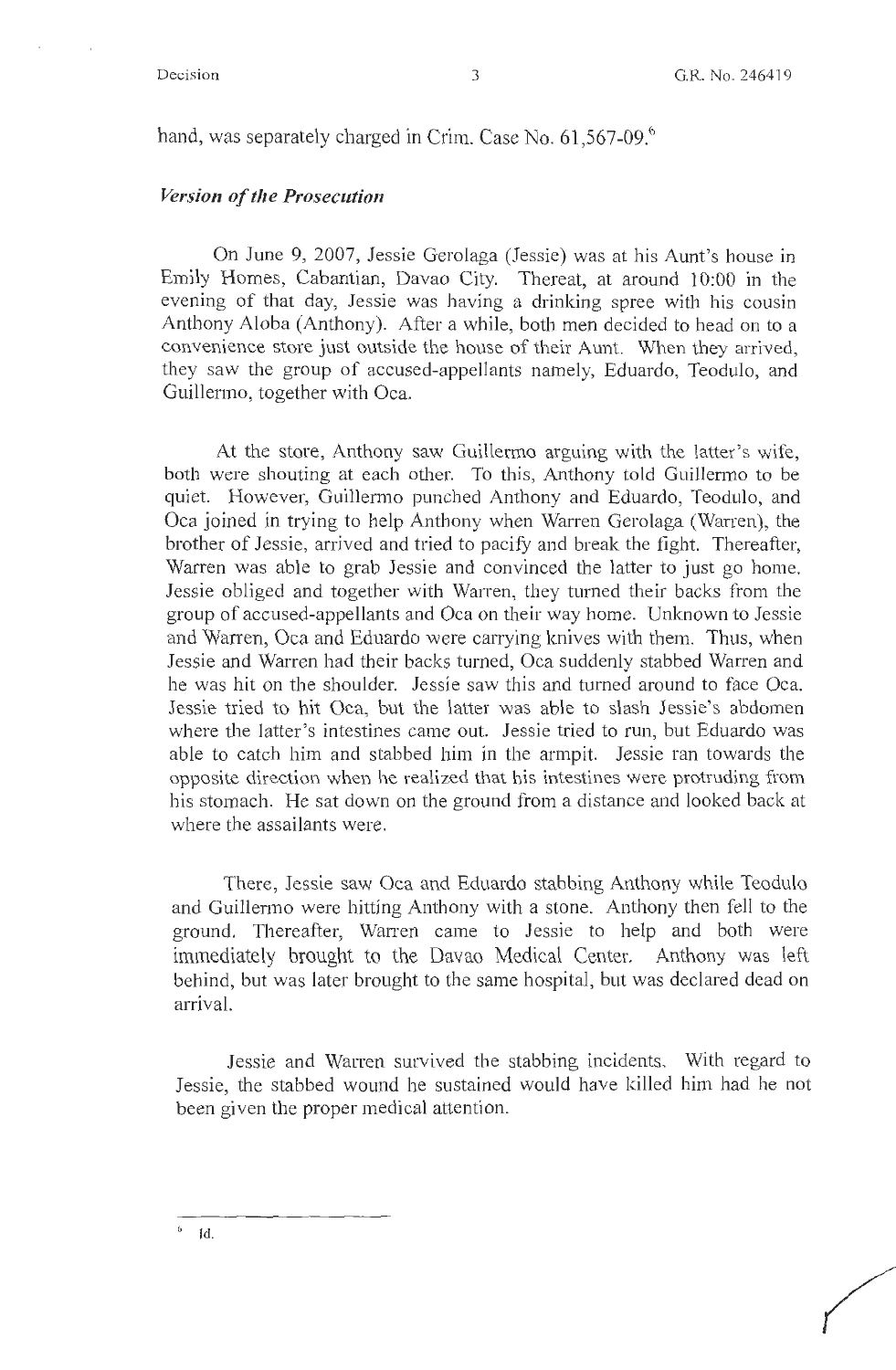#### *Version of the Defense*

In the evening of June 9, 2007, Eduardo, Teodulo, Guillermo, Oca, Cristituto Enanopria and their companions had a drinking spree at a store near Oca's house.

Guillermo's wife arrived and bellowed at him for spending his salary on drinking. Anthony, Jessie and one alias "Payat" passed by them. Anthony asked Guillermo what the problem was. Guillermo's wife said that it was about Guillermo's salary. Anthony unexpectedly held Guillermo by the collar. Jessie threw a stone at Guillermo while "Payat" held him. Guillermo fell into the canal.

While Guillermo was being mauled, Boyet Arroyo (Arroyo) suddenly arrived and hit him with a piece of wood. Guillermo was able to run away and hide behind a banana plant. Arroyo also boxed Eduardo. The latter was luckily able to run away to his boarding house.

Meanwhile, Teodulo called police assistance. When the police mobile arrived, he accompanied them to the place of the incident. With permission from the police, he went home.

The next day, Eduardo, upon the advice of the *purok* leader, reported the incident to the police station. He was, however, arrested and detained, as he was allegedly involved in the incident.

Teodulo, for his part, was invited to go to the police station. But upon arrival, he was also arrested and detained.

#### **The RTC's Ruling**

In a Decision<sup>7</sup> dated March 11, 2013, the RTC ruled that Eduardo, Teodulo, and Guillermo stand charged with Murder for the death of Anthony. Jessie positively testified that the group of Eduardo ganged up on Anthony. He testified that Eduardo and Oca took turns in stabbing Anthony. He also narrated that Guillermo hit Anthony with a stone, while Teodulo mauled and kicked Anthony. The concerted efforts on the part of Eduardo, Teodulo, Oca, and Guillermo, killed Anthony.

Hence, the RTC found, in Crim. Case No. 6 1,566-07, Eduardo guilty beyond reasonable doubt of the crime of Frustrated Murder and was

<sup>&</sup>lt;sup>7</sup> CA *rollo*, pp. 100-107.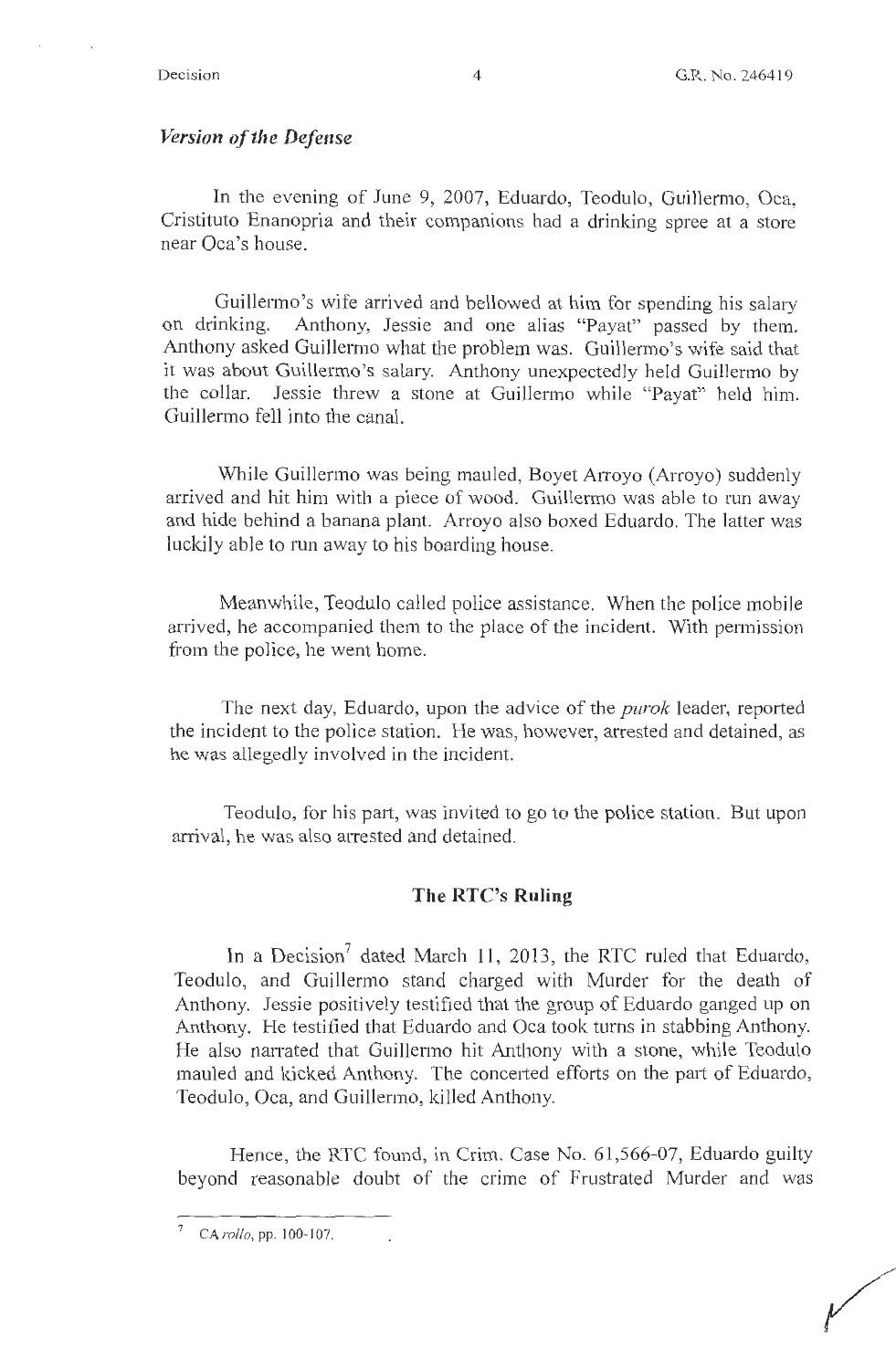sentenced with an indeterminate penalty of 10 years and 1 day of *prision mayor* as minimum to 12 years and 1 day of *reclusion temporal* as maximum.

In Crim. Case No. 61,568-07, the RTC found Eduardo, Teodulo, and Guillermo guilty beyond reasonable doubt of the crime of Murder and were sentenced to suffer the penalty of *reclusion perpetua*.

They were likewise sentenced to pay the heirs of Anthony the sum of P50,000.00 as reasonable actual damages and the further sum of PS0,000.00 as civil indemnity for the death of Anthony.

#### **The CA's Ruling**

In a Decision<sup>8</sup> dated November 23, 2018, the CA denied the appeal and affirmed with modification as to the amount of damages awarded in the Decision in Crim. Case Nos. 61,566-07 and 61,568-07 dated March 11, 2013 of the RTC of Davao City, Branch 11.

The CA did not find any compelling reason to reverse or modify the factual findings of the trial court. The testimonies of Jessie and Warren were given a high degree of respect and were not disturbed on appeal absent a clear showing that the trial court had overlooked, misunderstood, or misapplied some facts or circumstances of weight and substance which could reverse a judgment of conviction.

Moreover, the CA ruled that the trial court did not err in finding that the injury sustained by Jessie and the killing of Anthony was attended with treachery. It has been held that when the assailant consciously employed means of execution that gave the person attacked no opportunity to defend himself, much less retaliate which tended directly and specially to insure his plan to kill the victim, the crime is qualified to Murder, in the case of Crim. Case No. 61,566-07, Frustrated Murder. The testimonies of Warren and Jessie show that the attack to them came without warning and was deliberate and unexpected, affording the hapless, unarmed, and unsuspecting victims no chance to resist or to escape. The CA is convinced of the treacherous nature of the assault.

Furthermore, the CA also held that the two (2) cases were attended by conspiracy. In Crim. Case No.  $61,566-07$ , the CA found that the concerted acts of Eduardo and Oca to kill Jessie were plainly evident. On the other hand, in Crim. Case No. 61,568-07, the CA held that the acts of Eduardo,

<sup>&</sup>lt;sup>8</sup> Id. at 137-150.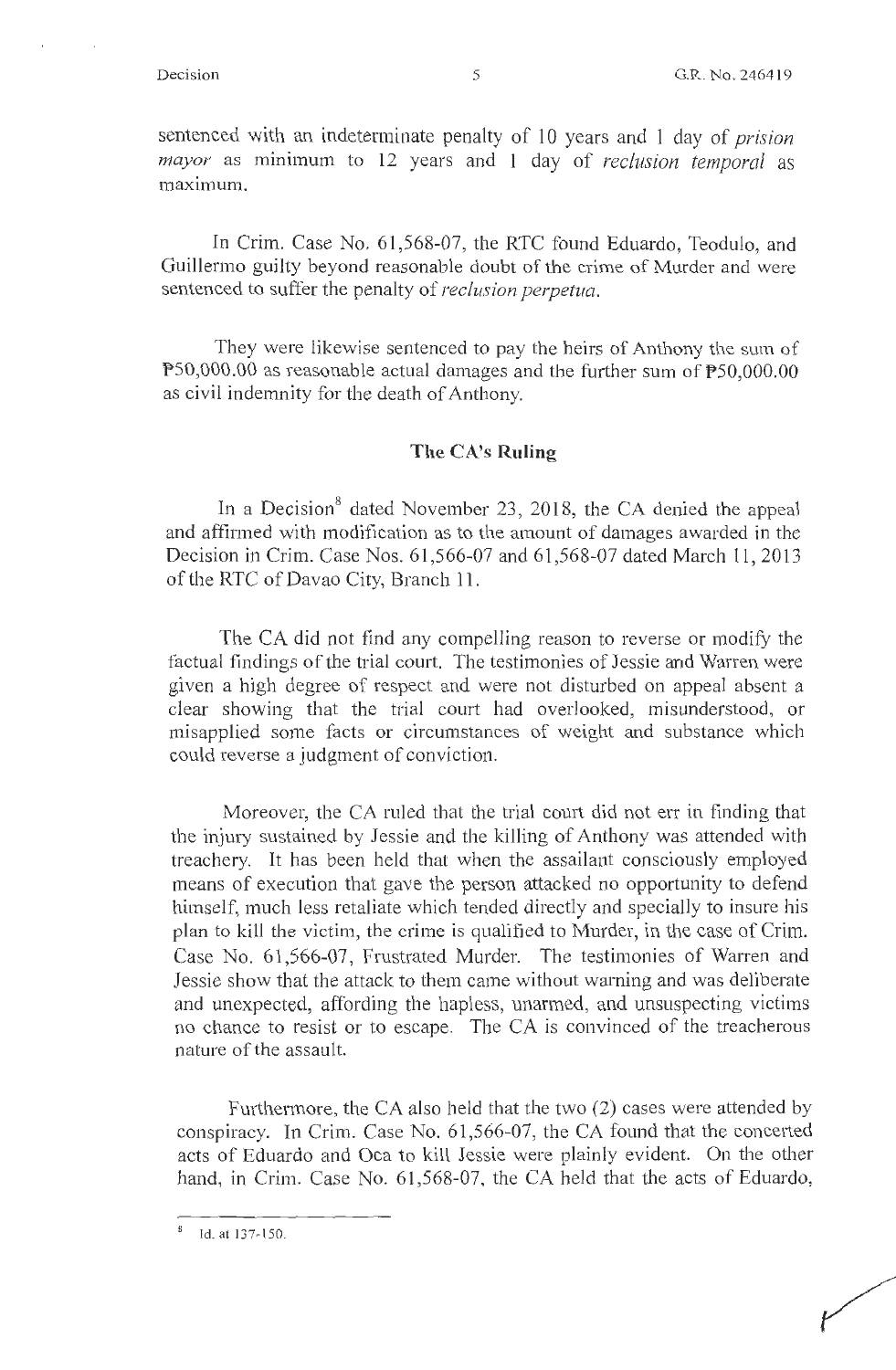Teodulo, and Guillermo were knitted seamlessly together in a web of a single criminal design to hurt and kill Anthony. The Court, in Balauitan v. *People*,<sup>9</sup> has ruled that where the acts of the accused, collectively and individually, clearly demonstrate the existence of a common design toward the accomplishment of the same unlawful purpose, conspiracy is evident.

The CA also upheld the finding of the trial court on the presence of the circumstance of taking advantage of superior strength. Eduardo and Oca were armed with knives together with the other two accused-appellants  $-$ Guillermo, who armed himself with a stone, and Teodulo. The CA is convinced that the four assailants used excessive force in mauling and stabbing Anthony who was then unarmed.

In compliance with the current jurisprudence, the CA modified the award of damages. The accused-appellants were adjudged to pay the heirs of Anthony P75,000.00 as civil indemnity, P75,000.00 as moral damages, and an additional  $P75,000.00$  as exemplary damages for the crime of Murder. The actual damages incurred as proven by official receipts presented and offered by the prosecution is P48,466.3 1.

In Crim. Case No. 61,566-07, Eduardo was also adjudged to pay Jessie  $P50,000.00$  as civil indemnity,  $P50,000.00$  as moral damages, and an additional PS0,000.00 as exemplary damages for the crime of Frustrated Murder. No actual damages has been offered, thus, the award of temperate damages in the amount of P25,000.00 is proper.

Accused-appellants filed a Notice of Appeal<sup>10</sup> dated December 28, 2018.

On October 14, 2019, the accused-appellants filed a Supplemental Brief with a prayer of acquittal, insisting that the attendant circumstance of treachery cannot be considered against them, as the same was not averred in the Information.

#### **The Court's Ruling**

The appeal lacks merit, but the Court holds that the conviction of the accused-appellants for Murder and Frustrated Murder cannot be upheld. They are properly liable only for Homicide and Frustrated Homicide.

<sup>9</sup>795 Phil. 468 (2016).

<sup>10</sup>*Rollo,* pp. 17- 18.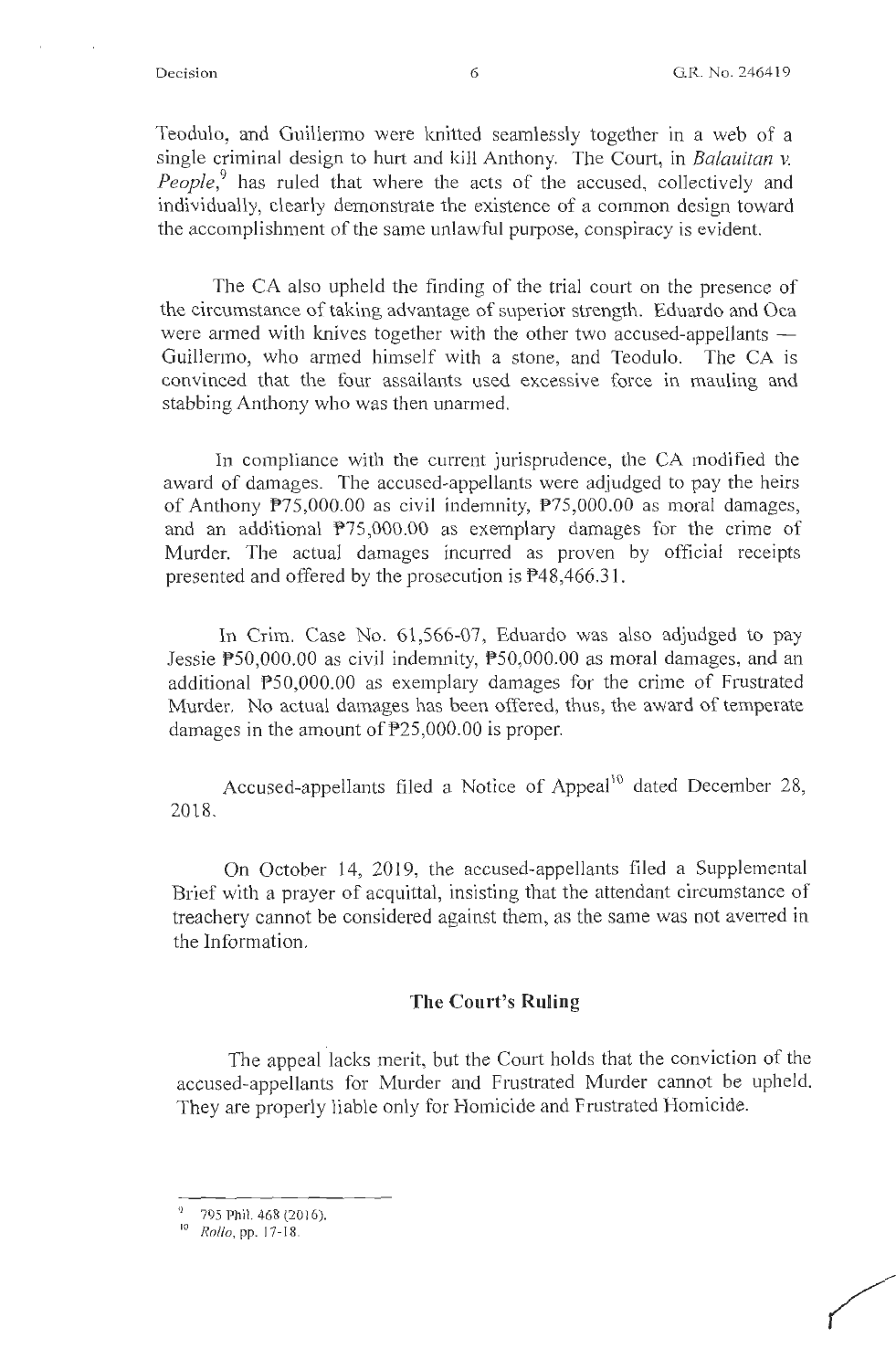*(* 

It is a hornbook rule that an appeal of a criminal case throws the entire case up for review. It, therefore, becomes the duty of the appellate court to correct any error that may be found in the appealed judgment, whether assigned as an error or not.<sup>11</sup>

Accused-appellants were charged with Frustrated Murder and Murder qualified with treachery. To successfully prosecute the crime of Murder, Article 248 of the RPC states:

ART. 248. *Murder* - Any person who, not falling within the provisions of Article 246 shall kill another, shall be guilty of murder and shall be punished by *reclusion temporal* in its maximum period to death, if committed with any of the following attendant circumstances:

1. With treachery, taking advantage of superior strength, with the aid of armed men, or employing means to weaken the defense or of means or persons to insure or afford impunity.

Jurisprudence dictates that the following elements must be established: (a) that a person was killed; (b) that the accused killed him; (c) that the killing was attended by any of the qualifying circumstances mentioned in Article 248; and (d) that the killing is not parricide of infanticide. <sup>12</sup>

#### *Information alleging treachery, when sufficient*

An Information, to be sufficient, must contain all the elements required by the Rules on Criminal Procedure. In the crime of Murder, the qualifying circumstance raising the killing to the category of murder must be specifically alleged in the Information.<sup>13</sup>

Accused-appellants, in their Supplemental Brief, argue that treachery could not be considered in this case because the averments of treachery in the Informations were grossly inadequate. The Informations read as follows:

In Criminal Case No. 61, 566-07

[T]he above-mentioned accused  $x \times x$ , armed with knives, with intent to kill, with treachery, willfully, unlawfully and feloniously conspired and confederated together in attacking, assaulting and stabbing one Jessie C. Gerolaga, thereby inflicting upon the latter the injuries, the nature and extent of which would have caused the death of said victim, thus

<sup>11</sup>*Candelaria v. People,* 749 Phil. 5 17, 530 (20 14), citing *People v. Balacano,* 391 Phil. 509, 525-526

<sup>(2000). 12</sup> *People v. Kalipayan,* 824 Phil. 173, 183 (2018). <sup>13</sup>*People v. Aquino,* 829 Phil. 477, 487(2018).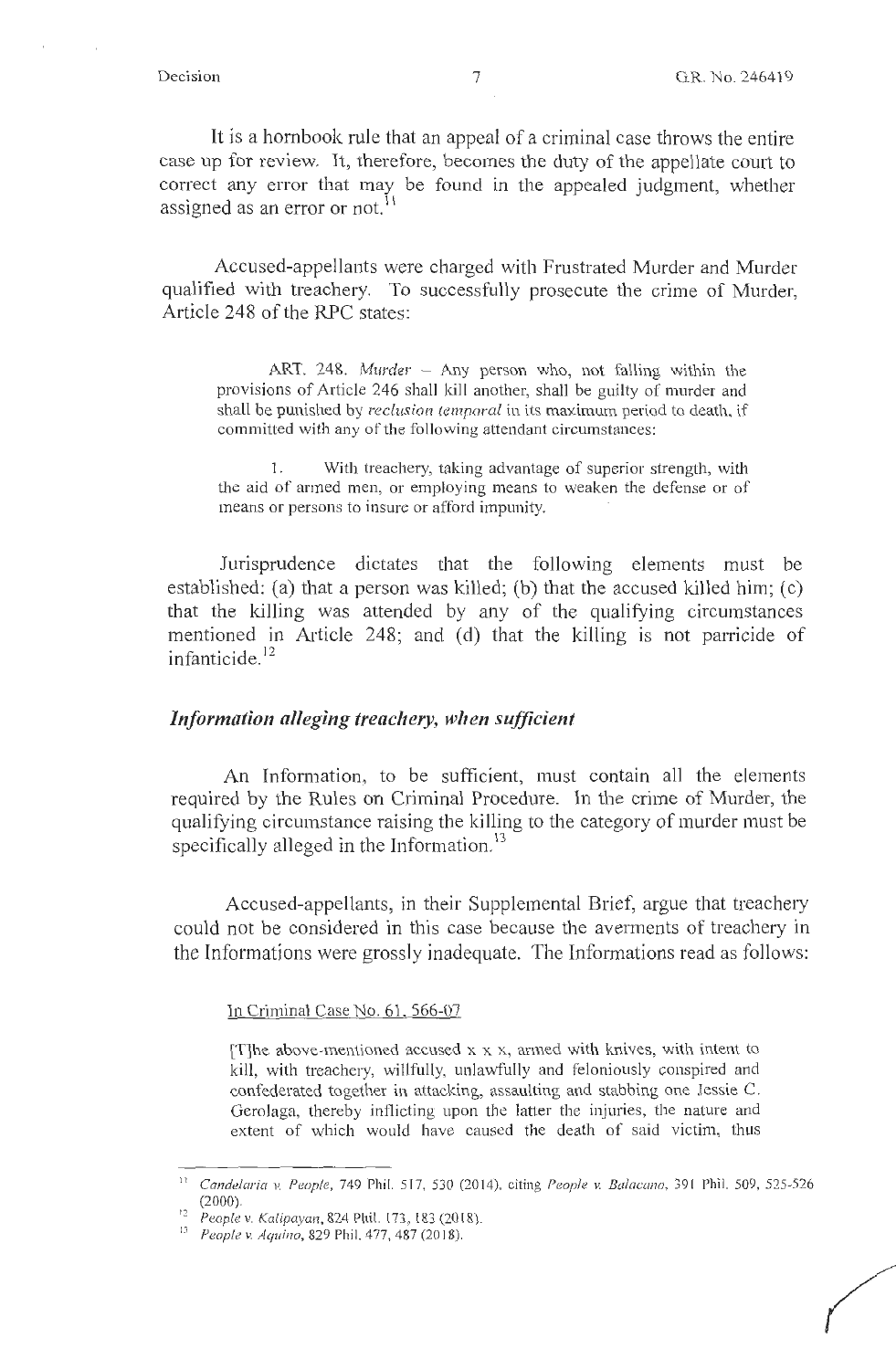performing all the acts of execution which would have produced the felony of murder as a consequence, but which nevertheless did not produce it by reason of causes independent of the said perpetrator's will, that is, by the timely and able medical assistance rendered to the victim which prevented his death.<sup>14</sup>

#### ln Criminal Case No. 61,568-07

[T]he above-mentioned accused  $x \times x$ , conspiring and confederating together, armed with knives, with intent to kill, with treachery and taking advantage of superior strength, willfully, unlawfully and feloniously attacked, assaulted and stabbed one Anthony Aloba, thereby inflicting upon the latter fatal injuries which caused his death.<sup>15</sup>

Accused-appellants cited *People v. Dasmarinas (Dasmarinas),* <sup>16</sup> where the Court ruled that:

The failure of the [I]nformation supposedly charging murder to aver the factual basis for the attendant circumstance of treachery forbids the appreciation of the circumstance as qualifying the killing; hence, the accused can only be found guilty of homicide. To merely state in the [I]nformation that treachery was attendant is not enough because the usage of such term is not a factual averment but a conclusion of law.

In *Dasmarinas,* the Court did not convict the accused of Murder, but only of Homicide because:

The [I]nformation did not make any factual averment on bow Dasmariñas had deliberately employed means, methods or forms in the execution of the act – setting forth such means, methods or forms in a manner that would enable a person of common understanding to know what offense was intended to be charged – that tended directly and specially to insure its execution without risk to the accused arising from the defense that the victim might make. As earlier indicated, to merely state in the [J]nformation that treachery was attendant is not enough because the usage of such term is not a factual averment but a conclusion of law. 17

Similarly, in the case at bar, treachery is the circumstance used to qualify the two (2) cases to Frustrated Murder and Murder. Accusedappellants argue that there is no sufficient avennent in the Informations as to how the accused committed the killing with treachery. They maintain that the phrase "armed with knives" which is present in both Informations, is not an averment of treachery, but a mere declaration of the weapon used by the appellants. Neither is the phrase "attacked, assaulted, and stabbed" an

<sup>&</sup>lt;sup>14</sup> *Rollo*, pp. 4-5.<br><sup>15</sup> Id. at 5.

 $\frac{16}{17}$  819 Phil. 357, 360 (2017).<br><sup>17</sup>Id. at 376-377.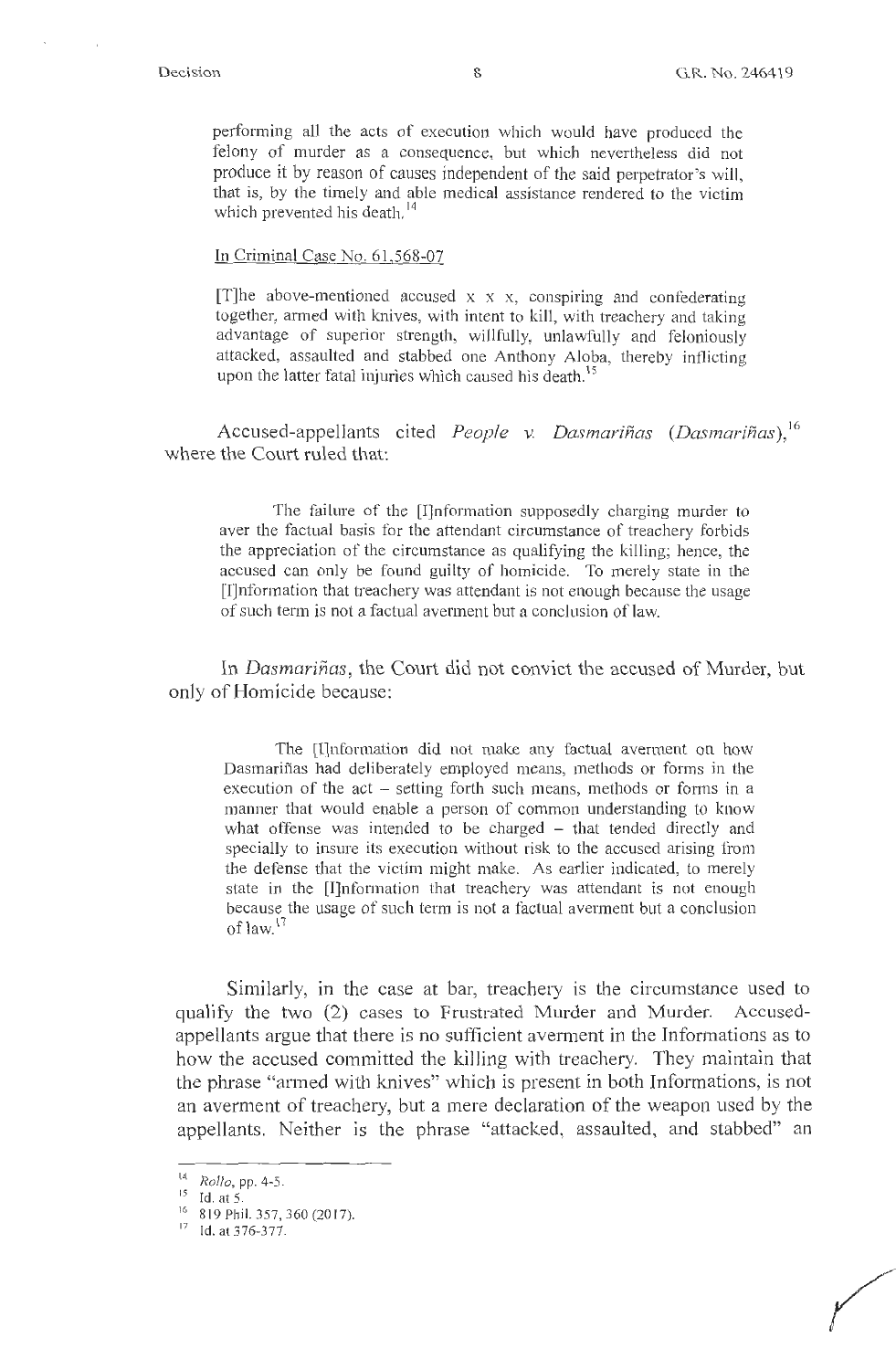averment indicating treachery.

Thus, accused-appellants *posit* that the insufficiency of the factual averment of treachery and their consequent conviction of Murder and Frustrated Murder, qualified by treachery, demonstrate a violation of their constitutional right to be informed of the nature and cause of the accusation against them.

A review of jurisprudence reveals that the ruling in *Dasmarinas* was subsequently reiterated in *People v. Delector*.<sup>18</sup> However, there is a separate line of decisions in which an allegation in the Information that the killing was attended "with treachery" is sufficient to inform the accused that he was being charged with Murder instead of simply Homicide like the cases of *People v. Batin*,<sup>19</sup> *People v. Lab-eo*,<sup>20</sup> *People v. Opuran*<sup>21</sup> and *People v.* Bajar.<sup>22</sup>

The Court, in *People v. Solar* (Solar),<sup>23</sup> finally clarified and resolved this issue. In this case, the Court recognized that there are two (2) different views on how the qualifying circumstance of treachery should be alleged.

On one hand is the view that it is sufficient that the Information alleges that the act be committed "with treachery." The second view requires that the acts constituting treachery  $-$  or the acts which directly and specially insured the execution of the crime, without risk to the offending party arising from the defense which the offended party might make – should be specifically alleged and described in the Information.<sup>2</sup>

Furthermore, the Court, in *Solar,* held, finally, that in order for the Information alleging the existence of treachery to be sufficient, it must have factual averments on how the person charged had deliberately employed means, methods or forms in the execution of the act that tended directly and specially to insure its execution without risk to the accused arising from the defense that the victim might make. The Information must so state such means, methods or forms in a manner that would enable a person of common understanding to know what offense was intended to be charged. The Court ruled that:

It is thus fundamental that every element of which the offense is composed must be alleged in the Information. No Information for a crime will be sufficient if it does not accurately and clearly allege the elements

<sup>&</sup>lt;sup>18</sup> 819 Phil. 310 (2017).

<sup>&</sup>lt;sup>19</sup> 564 Phil. 249 (2007).

 $^{20}$  424 Phil. 482 (2002).<br><sup>21</sup> 469 Phil. 698 (2004).

<sup>&</sup>lt;sup>22</sup> 460 Phil. 683 (2003). <br><sup>23</sup> *People v. Solar*, G.R. No. 225595, August 6, 2019.

 $^{24}$   $\,$  Id.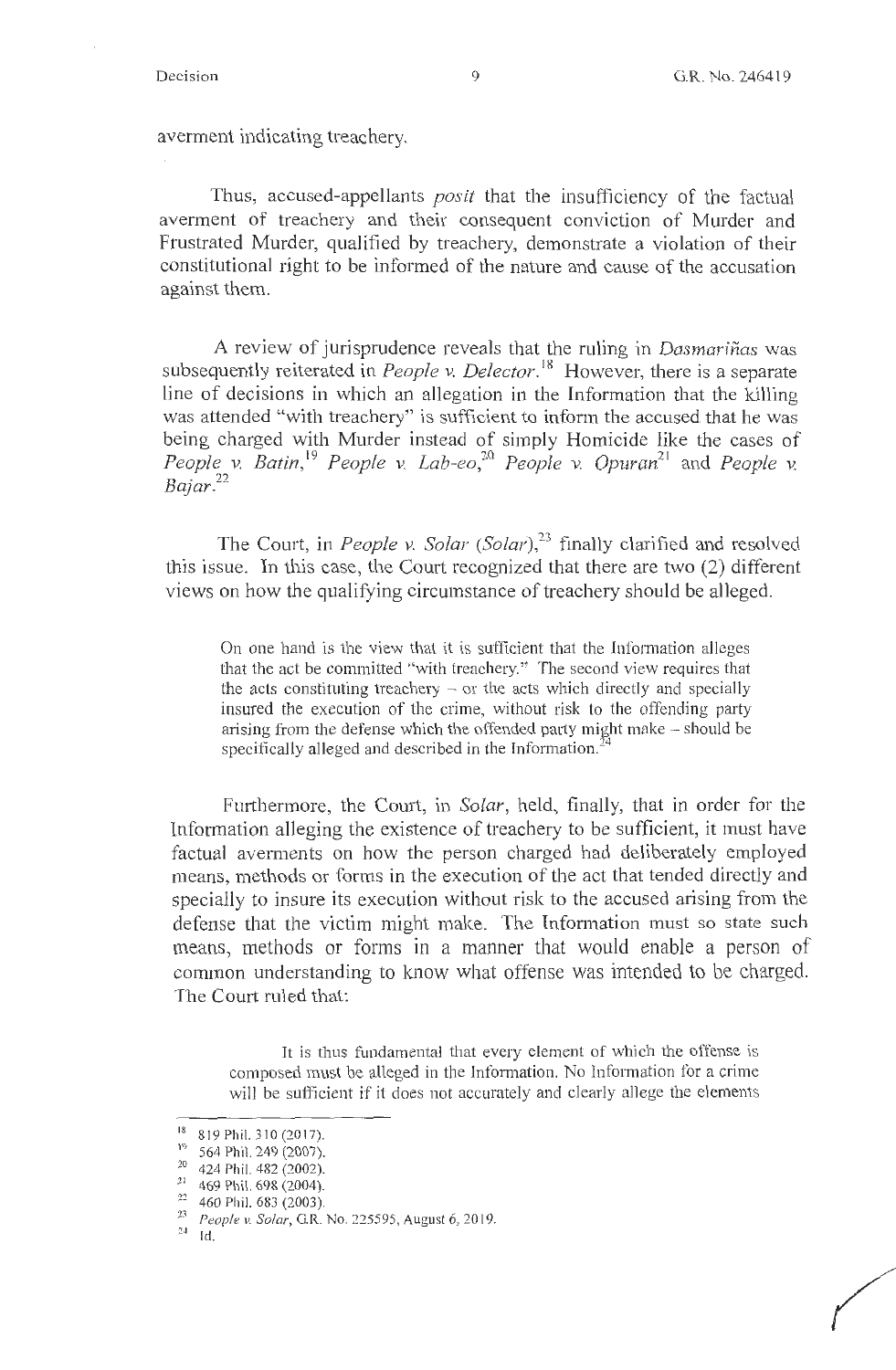of the crime charged. The test in determining whether the Information validly charges an offense is whether the material facts alleged in the complaint or Information will establish the essential elements of the offense charged as defined in the law. In this examination, matters *aliunde* are not considered. To repeat, the purpose of the law in requiring this is to enable the accused to suitably prepare his defense, as he is presumed to have no independent knowledge of the facts that constitute the offense. $25$ 

The Court also found opportunity in *Solar* to finally lay down the following guidelines for the guidance of the Bench and the Bar to follow:

I. Any Information which alleges that a qualifying or aggravating circumstance - in which the law uses a broad term to embrace various situations in which it may exist, such as but are not limited to (1) treachery; (2) abuse of superior strength; (3) evident premeditation; (4) cruelty  $-$  is present, must state the ultimate facts relative to such circumstance. Otherwise, the Information may be subject to a motion to quash under Section 3 (e) *(i.e., that it* does not conform substantially to the prescribed form), Rule 117 of the Revised Rules [on] Criminal Procedure, or a motion for a bill of particulars under the parameters set by said Rules.

> Failure of the accused to avail any of the said remedies constitutes a waiver of his right to question the defective statement of the aggravating or qualifying circumstance in the Information, and consequently, the same may be appreciated against him if proven during trial.

> Alternatively, prosecutors may sufficiently aver the ultimate facts relative to a qualifying or aggravating circumstance by referencing the pertinent portions of the resolution finding probable cause against the accused, which resolution should be attached to the Information in accordance with the second guideline below.

- 2. Prosecutors must ensure compliance with Section [8(a)), Rule 112 of the Revised Rules on Criminal Procedure that mandates the attachment to the Information the resolution finding probable cause against the accused. Trial courts must ensure that the accused is furnished a copy of this Decision prior to the arraignment.
- 3. Cases which have attained finality prior to the promulgation of this Decision will remain final by virtue of the principle of conclusiveness of judgment.
- 4. For cases which are still pending before the trial court, the prosecution, when still able, may file a motion to amend the lnformation pursuant to the prevailing Rules in order to properly allege the aggravating or qualifying circumstance pursuant to this Decision.

<sup>2</sup>s Id.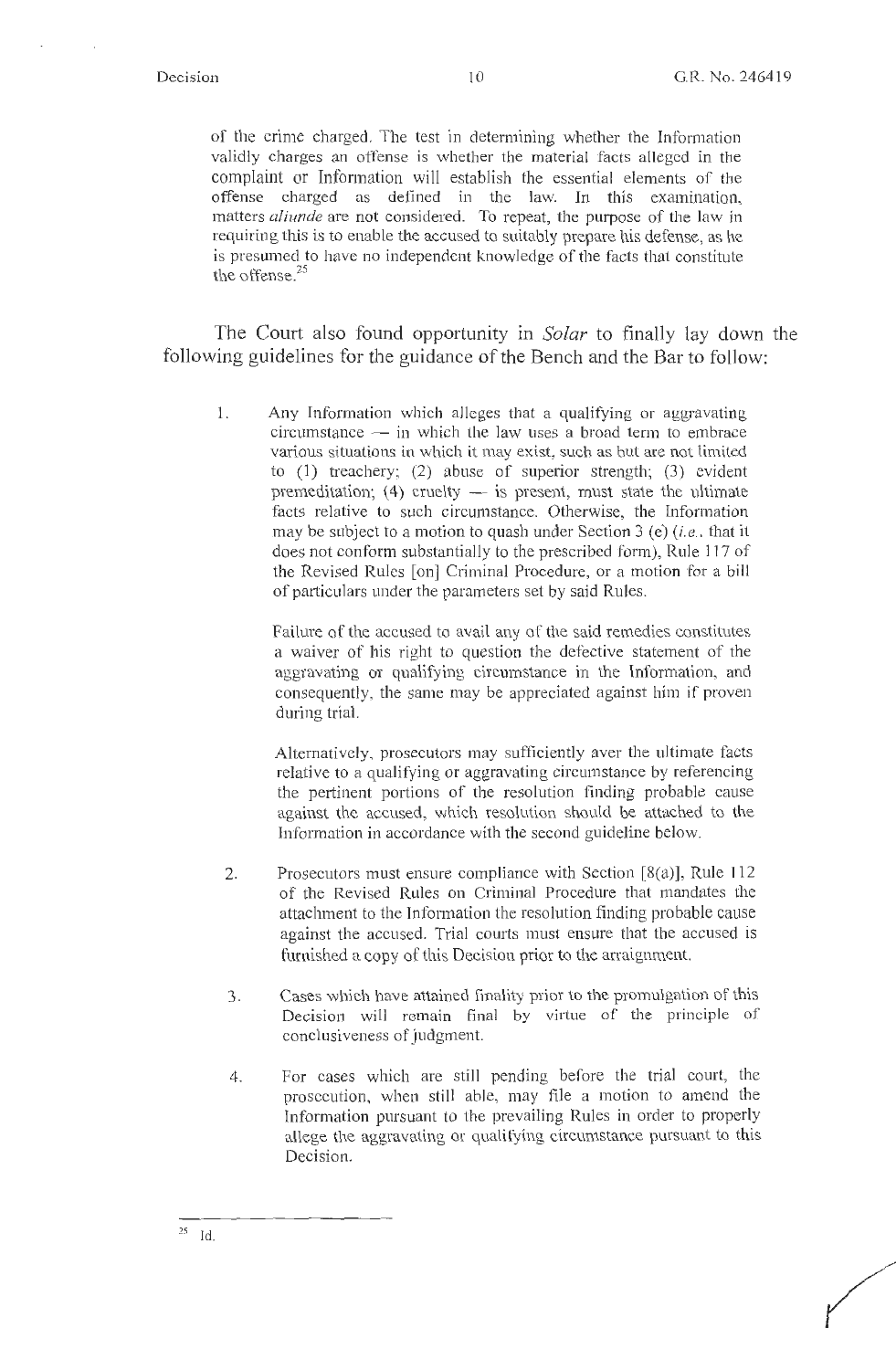5. For cases in which a judgment or decision has already been rendered by the trial court and is still pending appeal, the case shall be judged by the appellate court depending on whether the accused has already waived his right to question the defective statement of the aggravating or qualifying circumstance in the Information, *(i.e.,*  whether he previously filed either a motion to quash under Section  $3(e)$ , Rule 117, or a motion for a bill of particulars) pursuant to this Decision.<sup>26</sup> (Citation omitted)

In the case at bar, while it is conceded that the Informations against accused-appellants are defective insofar as they merely alleged the existence of the qualifying circumstance of treachery without providing for factual averments which constitute such circumstance, it is nonetheless submitted that accused-appellants are deemed to have waived such defects, considering their failure to avail of the proper procedural remedies.

#### *Defects in the Information may be waived*

The Court, in *Solar,* noted that the right to question the defects in an Information is not absolute and defects in the Information with regard to its form may be waived by the accused if he fails to avail any of the remedies provided under procedural rules, either by: (a) filing a motion to quash for failure of the Information to conform substantially to the prescribed form; or (b) filing a motion for bill of particulars.

In *People* v. *Razonable,<sup>27</sup>*the Court held that if an Information is defective, such that it fails to sufficiently inform the accused of the nature and cause of the accusation against him, then it is the accused's duty to enforce his right through the procedural rules created by the Court for its proper enforcement. The Court explained:

The rationale of the rule, which is to inform the accused of the nature and cause of the accusation against him, should guide our decision. To claim this substantive right protected by no less than the Bill of Rights, the accused is [duty-bound] to follow our procedural rules which were laid down to assure an orderly administration of justice. **Firstly, it behooved the accused to raise the issue of a defective [Ilnformation, on the ground that it does not conform substantially to the prescribed form, in a motion to quash said (llnformation or a motion for bill of particulars. An accused who fails to take this seasonable step will be deemed to have waived the defect in said [I]nformation. The only defects in an [IJnformation that are not deemed waived are where no offense is charged, lack of jurisdiction of the offense charged, extinction of the offense or penalty and double jeopardy.** Corollarily, we have ruled that objections as to matters of form or substance in the [I]nformation cannot be made for the first time on appeal. In the case at

 $26$  Id.

<sup>&</sup>lt;sup>27</sup> 386 Phil. 771 (2000).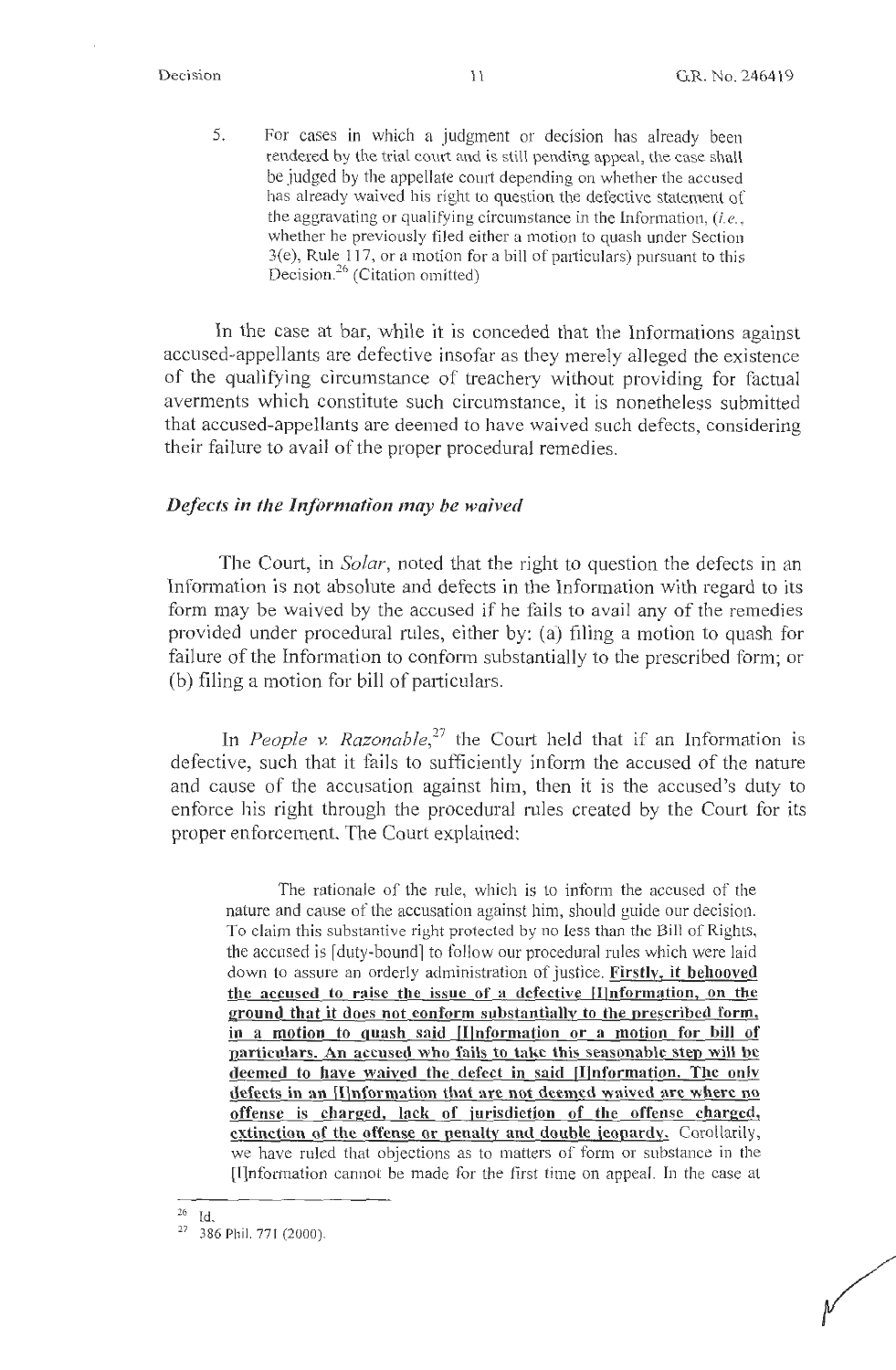bar, appellant did not raise either in a motion to quash or a motion for bill of particulars the defect in the Information regarding the indefiniteness of the allegation on the date of the commission of the offense.<sup>28</sup> (Emphasis and underscoring supplied)

In the present case, the accused-appellants did not question the supposed insufficiency of the Information filed against them through either a motion to quash or a motion for bill of particulars. In fact, they voluntarily entered their plea during the arraignment and proceeded with the trial. Thus, they are deemed to have understood the acts imputed against them and waived any of the waivable defects in the Informations, including the supposed lack of particularity in the description of the attendant circumstances.

To reiterate one of the guidelines by the Court enunciated in *Solar,* the Court rules that the failure of the accused-appellants to file either a motion to quash or a motion for bill of particulars to correct the Informations constitutes a waiver of their right to question the defective statements of the aggravating or qualifying circumstance in the Informations, and consequently, the same may be appreciated against them if proven during trial.

In the case of *People v. Lopez*,<sup>29</sup> the Court held that an Information which lacks certain essential allegations may still sustain a conviction when the accused fails to object to its sufficiency during the trial, and the deficiency was cured by competent evidence presented therein.

Now, the only issue that remains is whether or not the presence of treachery was sufficiently proven in this case.

#### *Treachery, when exists*

Anent the attendance of the qualifying circumstance of treachery, both the CA and the RTC ruled that treachery was present in the instant case. In its Decision, the CA rendered the following finding, to wit:

These testimonies show that the attack came without warning and was deliberate and unexpected, affording the hapless, unarmed and unsuspecting Warren and Jessie no chance to resist or to escape. We are convinced of the treacherous nature of the assault. It has been held that when the assailant consciously employed means of execution that gave the person attacked no opportunity to defend himself, much less retaliate which tended directly and specially to insure his plan to kill the victim, the

<sup>28</sup> Id. at 780.

 $29$  400 Phil. 288 (2000).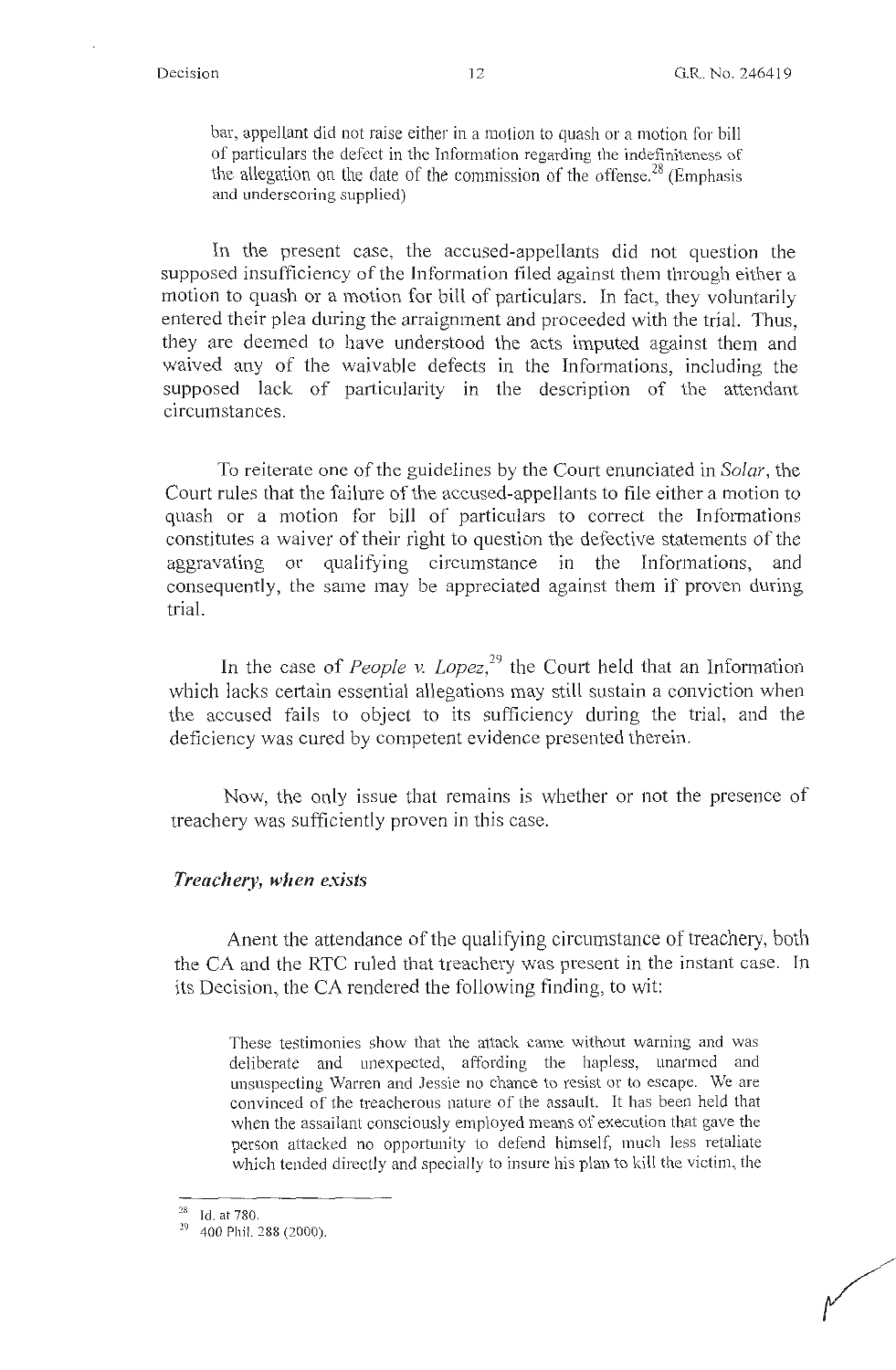crime is qualified to murder, in the case of Criminal Case [N]o. 61,566-07, frustrated murder.<sup>30</sup>

We disagree.

We are not convinced that treachery, as a qualifying circumstance to sustain a conviction of Murder and Frustrated Murder, was proven by the prosecution.

In *Cirera v. People,31* the Court highlighted that unexpectedness of the attack does not always equate to treachery:

A finding of the existence of treachery should be based on "clear and convincing evidence." Such evidence must be as conclusive as the fact of killing itself. Its existence "cannot be presumed." As with the finding of guilt of the accused, "[a]ny doubt as to [its] existence  $\ldots$ . [should] be resolved in favor of the accused."

The unexpectedness of an attack cannot be the sole basis of a finding of treachery even if the attack was intended to kill another as long as the victim's position was merely accidental. The means adopted must have been a result of a determination to ensure success in committing the crime.

In this case, no evidence was presented to show that petitioner consciously adopted or reflected on the means, method, or form of attack to secure his unfair advantage.

The attack might "have been done on impulse [or] as a reaction to an actual or imagined provocation offered by the victim." In this case, petitioner was not only dismissed by Austria when he approached him for money. There was also an altercation between him and Naval. The provocation might have been enough to entice petitioner to action and attack private complainants.

Therefore, the manner of attack might not have been motivated by a determination to ensure success in committing the crime. What was more likely the case, based on private complainants' testimonies, was that petitioner's action was an impulsive reaction to being dismissed by Austria, his altercation with Naval, and Naval's attempt to summon Austria home.

Generally, this type of provocation negates the existence of treachery. This is the type of provocation that does not lend itself to premeditation. The provocation in this case is of the kind which triggers impulsive reactions left unchecked by the accused and caused him to commit the crime. There was no evidence of a modicum of premeditation indicating the possibility of choice and planning fundamental to achieve the elements of treachery.

<sup>&</sup>lt;sup>30</sup> *Rollo*, p. 13.<br><sup>31</sup> 739 Phil. 25, 45-46 (2014).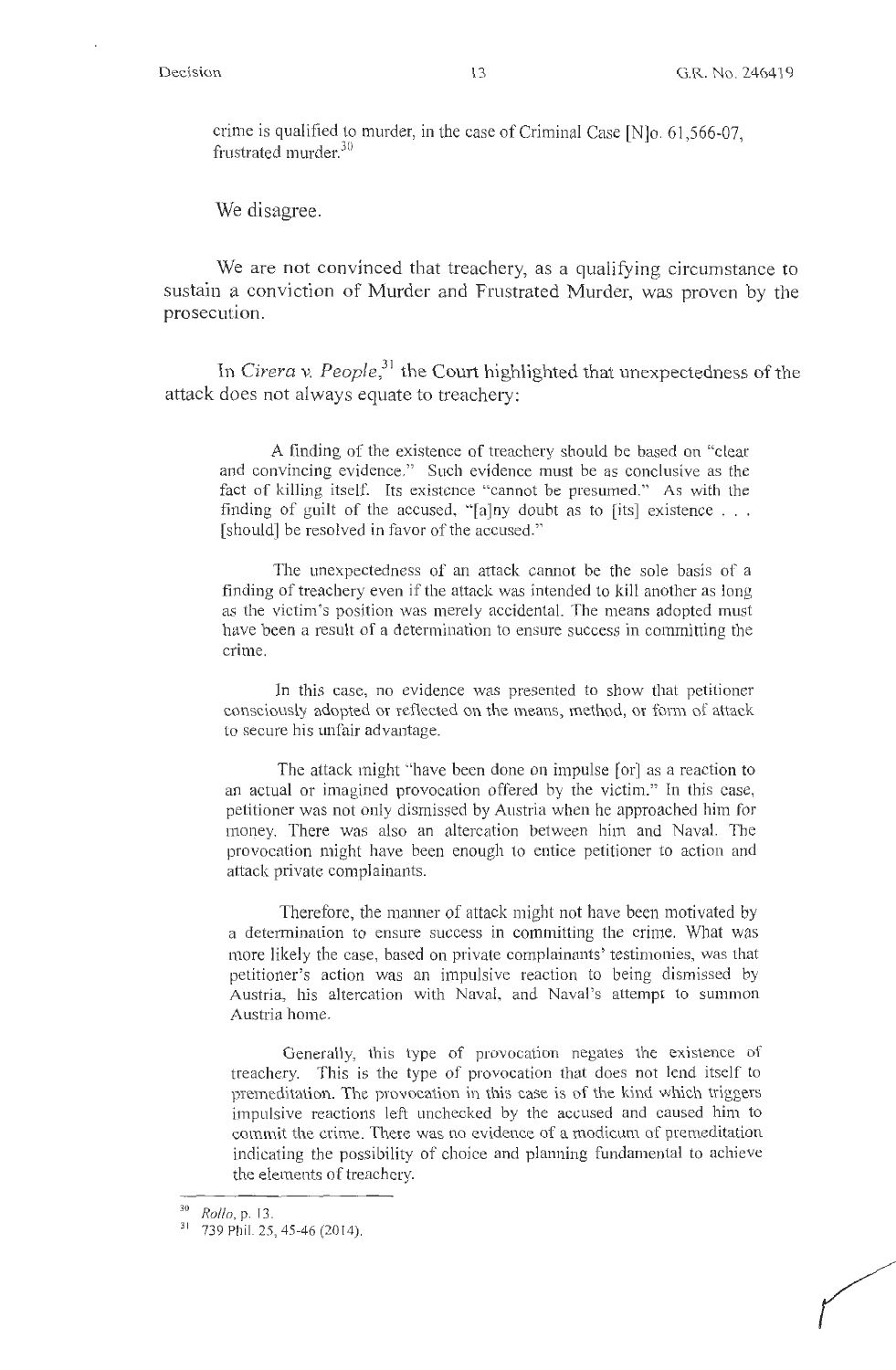In the case at bar, it is crystal clear from the testimonies of Jessie and Warren that prior to the stabbing, there was already a commotion that was happening involving the accused-appellants, Oca, Anthony and Jessie. Warren suddenly came in the middle of a heated argument involving his brother and tried to pacify the situation. Thereafter, when they turned their backs to leave, Warren was stabbed by Oca.

While the attack was sudden, such act cannot be equated to treachery because there was a provocation that triggers it. The manner of attack might not have been motivated by a determination to ensure success in committing the crime. What was more likely the case, based on the testimonies, was that the accused-appellants' action was an impulsive reaction to being pacified by Warren, the commotion in general involving the group and Warren's attempt to summon Jessie home.

Thus, in the absence of clear proof of the existence of treachery, the crime proven beyond reasonable doubt is only Homicide and Frustrated Homicide and, correspondingly, the penalty should be reduced.

Consequently, the accused-appellants could not be properly convicted of Murder, but only of Homicide and Frustrated Homicide, which is defined and penalized under Article 249 of the RPC, to wit:

ART. 249. *Homicide*. - Any person who, not falling within the provisions of Article 246, shall kill another without the attendance of any of the circumstances enumerated in the next preceding article, shall be deemed guilty of homicide and be punished by *[reclusion tempora[J.* 

#### **The Penalty**

Under Article 249 of the RPC, the penalty imposed for the crime of Homicide is *reclusion temporal.* Considering that no aggravating circumstances attended the commission of the crime, the penalty shall be imposed in its medium period. Applying the Indeterminate Sentence Law, the maximum penalty shall be selected from the range of the medium period of *reclusion temporal,* with the minimum penalty selected from the range of *prision mayor.* Thus, we impose the penalty of imprisonment for a period of 8 years and 1 day of *prision mayor* as minimum to 14 years, 8 months and 1 day of *reclusion temporal* as maximum.<sup>32</sup>

Article 250 of the RPC provides that a penalty lower by one degree than that which should be imposed for Homicide may be imposed upon a person guilty of Frustrated Homicide.

 $32$  People v. Aquino, supra note 13, at 490.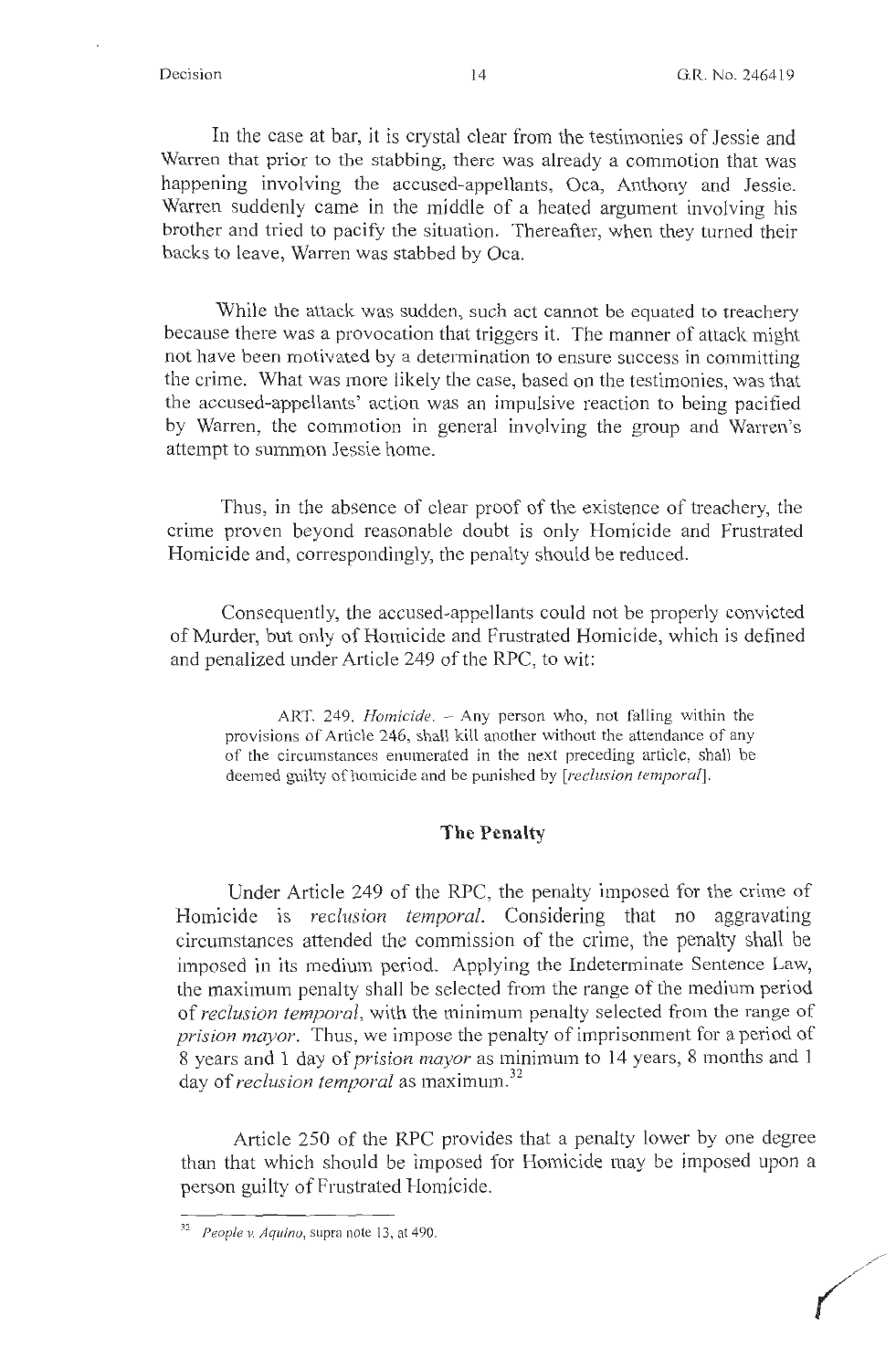**/** 

The imposable penalty for Homicide is *reclusion temporal.* Article 50 of the RPC provides that the penalty to be imposed upon principals of a frustrated crime shall be the penalty next lower in degree than that prescribed by law for the consummated crimes. Thus, for frustrated homicide, the imposable penalty is one degree lower than that imposed in homicide<sup>33</sup> or *prision mayor*. There being no modifying circumstance, the maximum imposable penalty is within the range of *prision mayor* in its medium period or eight (8) years and one (1) day to 10 years. Applying the Indeterminate Sentence Law, the minimum term of the penalty is *prision correccional* in any of its periods. Thus, as modified, accused-appellant Eduardo is hereby sentenced to suffer the indeterminate penalty of two (2) years, four (4) months and one (1) day of *prision correccional* as minimum to eight (8) years and one (l) day of *prision mayor* as maximum.

#### **The Civil Liability**

In compliance with the current jurisprudence,  $34$  the Court modifies the award of damages. Accused-appellants were adjudged to pay the heirs of Anthony P50,000.00 as civil indemnity, P50,000.00 as moral damages, and an additional PS0,000.00 as exemplary damages. As regards the award of actual damages in the amount of P48,466.31, the same must be modified. It is settled that "when actual damages proven by receipts during the trial amount to less than the sum allowed by the Court as temperate damages, the awards of temperate damages is justified in lieu of actual damages which is of a lesser amount. Conversely, if the amount of actual damages proven exceeds, then temperate damages may no longer be awarded; actual damages based on receipts presented during trial should instead be granted,"<sup>35</sup> as in this case. Thus, we delete the award of  $\mathbb{P}48,466.31$  as actual damages; in lieu thereof, we grant temperate damages in the amount of PS0,000.00.

In Crim. Case No. 61,566-07, Eduardo was also adjudged to pay Jessie  $P30,000.00$  as civil indemnity,  $P30,000.00$  as moral damages, and an additional P30,000.00 as exemplary damages for the crime of Frustrated Homicide. However, the award of temperate damages in the amount of P20,000.00 is deleted.

In addition, the amounts awarded as civil liability shall earn interest of 6% per annum reckoned from the finality of this Decision until full payment by the accused.

<sup>&</sup>lt;sup>33</sup> REVISED PENAL CODE, Art. 250 - *Penalty for Frustrated Parricide, Murder or Homicide.* - The courts, in view of the facts of the case, may impose upon the person guilty of the frustrated crime of parricide, murder or homicide, defined and penalized in the preceding articles, a penalty lower by one degree than that which should be imposed under the provisions of[Art.] 50.

<sup>~</sup> <sup>4</sup>*People v. Juguela,* 783 Phil. 806(2016).

<sup>&</sup>lt;sup>35</sup> People v. Racal, 817 Phil. 665, 685 (2017).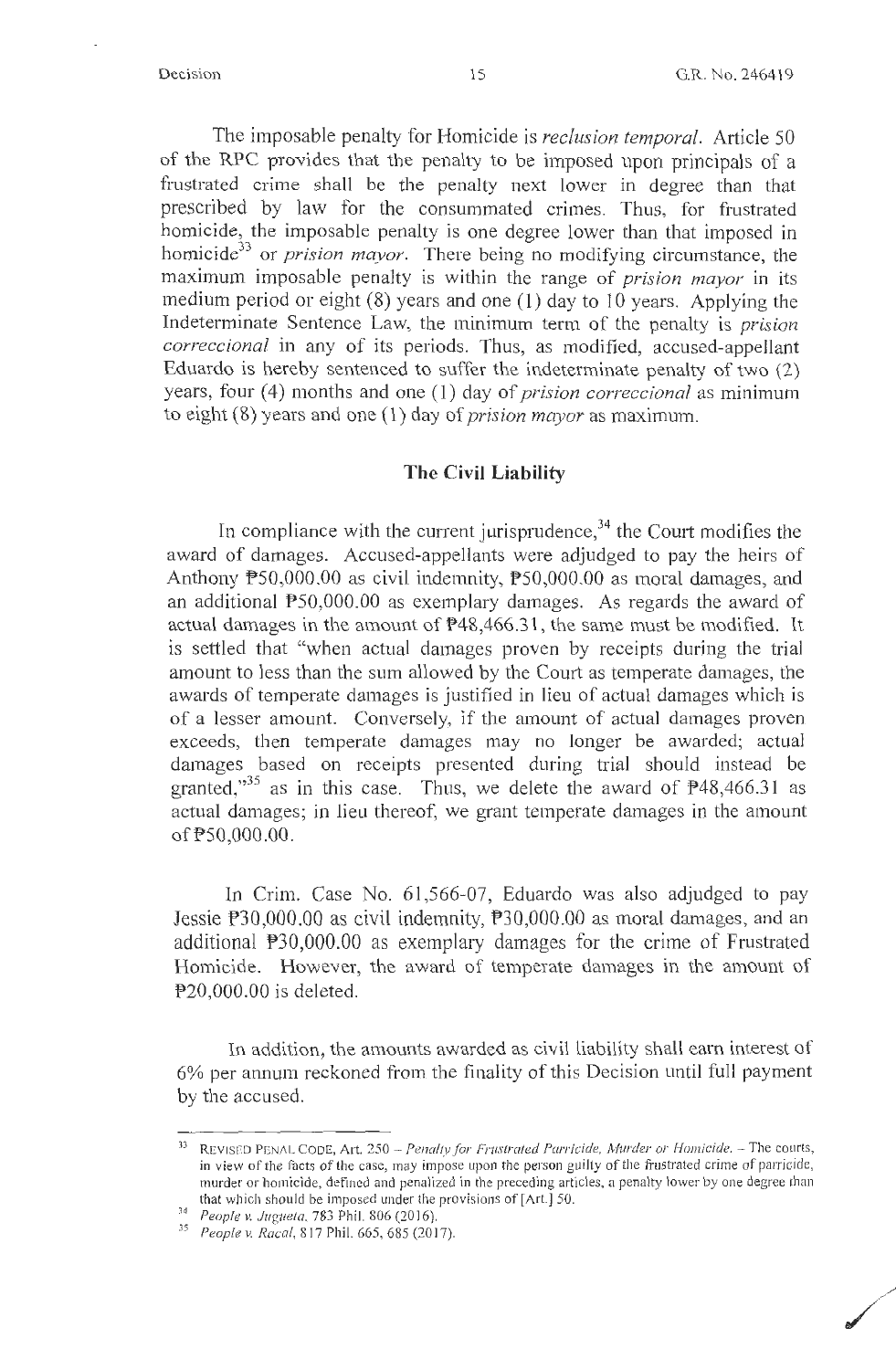**WHEREFORE,** premises considered, the Decision of the Court of Appeals, Cagayan de Oro City in CA-GR. CR-HC No. 01203-MIN rendered on November 23, 2018, which affirmed with modification the Decision of the Regional Trial Court of Davao City, Branch 11 dated March 11 , 2013 is **SET ASIDE.** The Court finds accused-appellants Eduardo Ukay y Monton a.k.a. "Tata," Teodulo Ukay *y* Monton a.k.a. "Jun-jun," and Guillermo Dianon a.k.a. "Momong" in Crim. Case No. 61,568-07 **GUILTY** beyond reasonable doubt of the crime of **HOMICIDE** and are hereby sentenced to a prison term of eight (8) years and one ( 1) day of *prision mayor* as minimum, to 14 years, eight (8) months and one (1) day of *reclusion temporal* as maximum. Moreover, the accused-appellants are **ORDERED** to indemnify the heirs of Anthony Aloba  $P50,000.00$  as civil indemnity,  $P50,000.00$  as moral damages, an additional PS0,000.00 as exemplary damages, and P50,000.00 as temperate damages. Furthermore, the Court, likewise, finds accused-appellant Eduardo Ukay y Monton a.k.a. "Tata" in Crim. Case No. 61,566-07 **GUILTY** beyond reasonable doubt of the crime of **FRUSTRATED HOMICIDE** and is hereby sentenced to a prison term of two (2) years, four (4) months and one (1) day of *prision correccional* as minimum to eight (8) years and one (1) day of *prision mayor* as maximum. He is also **ORDERED** to pay Jessie Gerolaga P30,000.00 as civil indemnity, P30,000.00 as moral damages, and an additional P30,000.00 as exemplary damages for the crime of Frustrated Homicide.

All monetary awards for damages shall earn interest at the legal rate of 6% per annum from the date of finality of this Decision until fully paid.

**SO ORDERED.** 

**EDGARDO L. DELOS SANTOS** Associate Justice